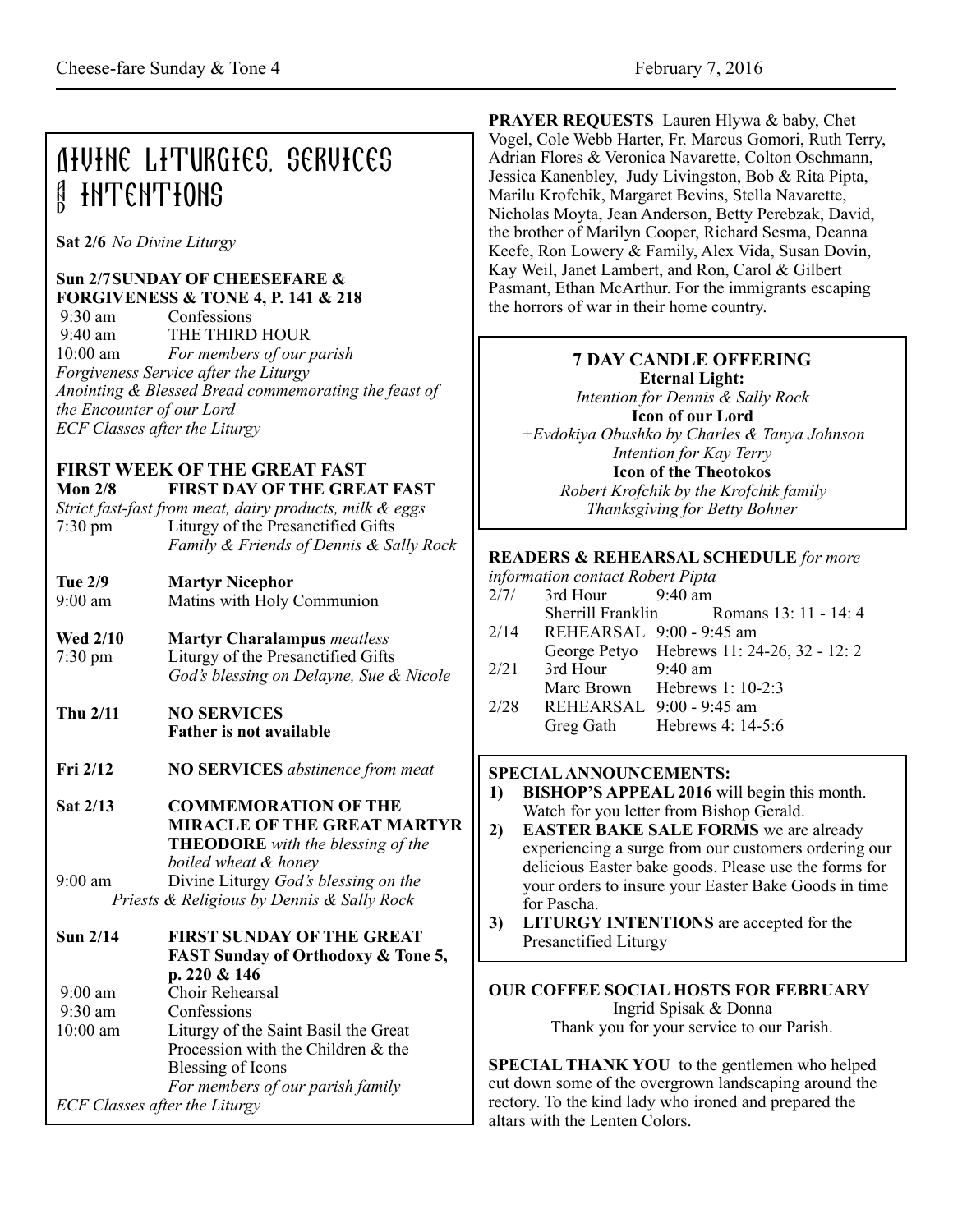# **Parish Calendar & Upcoming Events TODAY-FORGIVENESS SUNDAY 50/50 Grand Monthly Raffle Drawing**

# **FIRST DAY OF THE GREAT FAST**

2/8 Monday Strict Fast—no meat of dairy products. 7:30 pm Liturgy of the Presanctified Gifts

**2/12 Friday—Baking Day for Nut Horns** 9:00 am Contact Nina Erickson for information.

**2/19 Friday—Baking Day for Nut Horns** 9:00 am Contact Nina Erickson for information.

# **RELIGIOUS EDUCATION CONGRESS, ANAHEIM,**

**CA. February 26-28** The largest Religious Education Congress will be held at the Anaheim Convention Center. Our Eparchy will have an exhibitors booth in the Convention Center.

Very Rev. David M. Petras will be a co-presenter with Rt. Rev. Alexei Smith on "The Importance and beauty of the Eastern Catholic Churches". This workshop will be held on Friday, February 26th. In addition to our presence as Eastern Catholics, on Saturday, February 27th at 5:15 pm, Rt. Rev. Aphram Mushe will celebrate the Syriac Divine Liturgy.

# *EASTER SUNDAY MARCH 27TH*

*NEXT MONTHLY LUNCHEON Sunday April 10th— Ukrainian Lunch.*

**"50/50 Raffle** will run every month with drawings on the 1st of the following month. As usual, every week in the month tickets will be sold in the Parish Hall at \$5 each or \$20 for 5 tickets and the drawing will be held the 1st Sunday in February 7th. The only exception is that 50/50 tickets will not be sold during fundraising luncheons. See Anne Voytilla for more information.

# **TITHING AND ATTENDANCE REPORT January 31**

Attendance: Sun: 10:00 am 100 Souls Adult Tithes : \$3,071.00 Youth Tithes: \$9.00 Candles: \$89.00 Bake Sale: \$851.00 Principle Mortgage Reduction: \$145.00 Donation: \$200.00 Jams & Jellies: \$73.00 Recycling: \$105.00

Thank you for your support and love for our Parish. We accept credit and debit cards by way The Square. Your receipts are e-mailed. We appreciate your comments.

You should have your tithing & contributions report. Any problems or concerns contact Fr Stephen. *Thank you Helen Melnick for keeping our records.*

# **Everything You Wanted to Know about the Great Fast but Were Afraid to Ask.**

 The Great Fast, or Lent as it is more popularly known in the West, is one of the four fasting seasons of our Byzantine Catholic Church year. The other three are the Apostles' Fast, in preparation for the Feast of SS. Peter and Paul on June 29th; the Dormition Fast, in preparation for the Feast of the Dormition of the Theotokos on August 15th; and the Philip's Fast in preparation for Christmas. The Great Fast is the seven-week period of preparation before the celebration of Pascha (Easter). It is like a retreat held by the whole Church: a time of spiritual renewal, a time of repentance.

# *Isn't the Great Fast kind of negative?*

 Some people see this Fast as morbid or depressing, but, if viewed in the right way, it is very uplifting. Repentance is not giving up: it is a turning back to God whom we realize is the very source and goal of our life. He is our life. Through repentance, we realize we aren't where we should be; we are far from our Father. Our happiness, wholeness, sense of identity, well-being and joy flow from being close to God as the very center of our lives. So the Great Fast, the time for repentance, is the time to rediscover this truth, to be convinced of it and to make it more of a conscious reality in our everyday lives. In the Paschal Mystery, Christ gives us a chance to be born again as children of God: as complete men and women possessing the life, grace and joy of God which completes and heals our nature as human beings.

# *Where did the Great Fast come from?*

 The early Christians kept vigil the last few days of Great and Holy Week with intense fasting, prayer and good works. As time went on, this vigil began to grow longer and longer until it was extended to a forty-day period. It was a period of intense preparation for catechumens who would receive the Holy Mysteries (Sacraments) of Initiation—Baptism, Chrismation and Eucharist—on Great and Holy Saturday.

 The Great Fast was also a time when the penitents who committed grave sins against the community (apostasy, murder, adultery, and stealing) and whose penance was to ask forgiveness of the community for years were given absolution. During their penitential years, they did penance, relearned the basic and beautiful lesson of the Mystery and the dignity of being a Christian and modeling